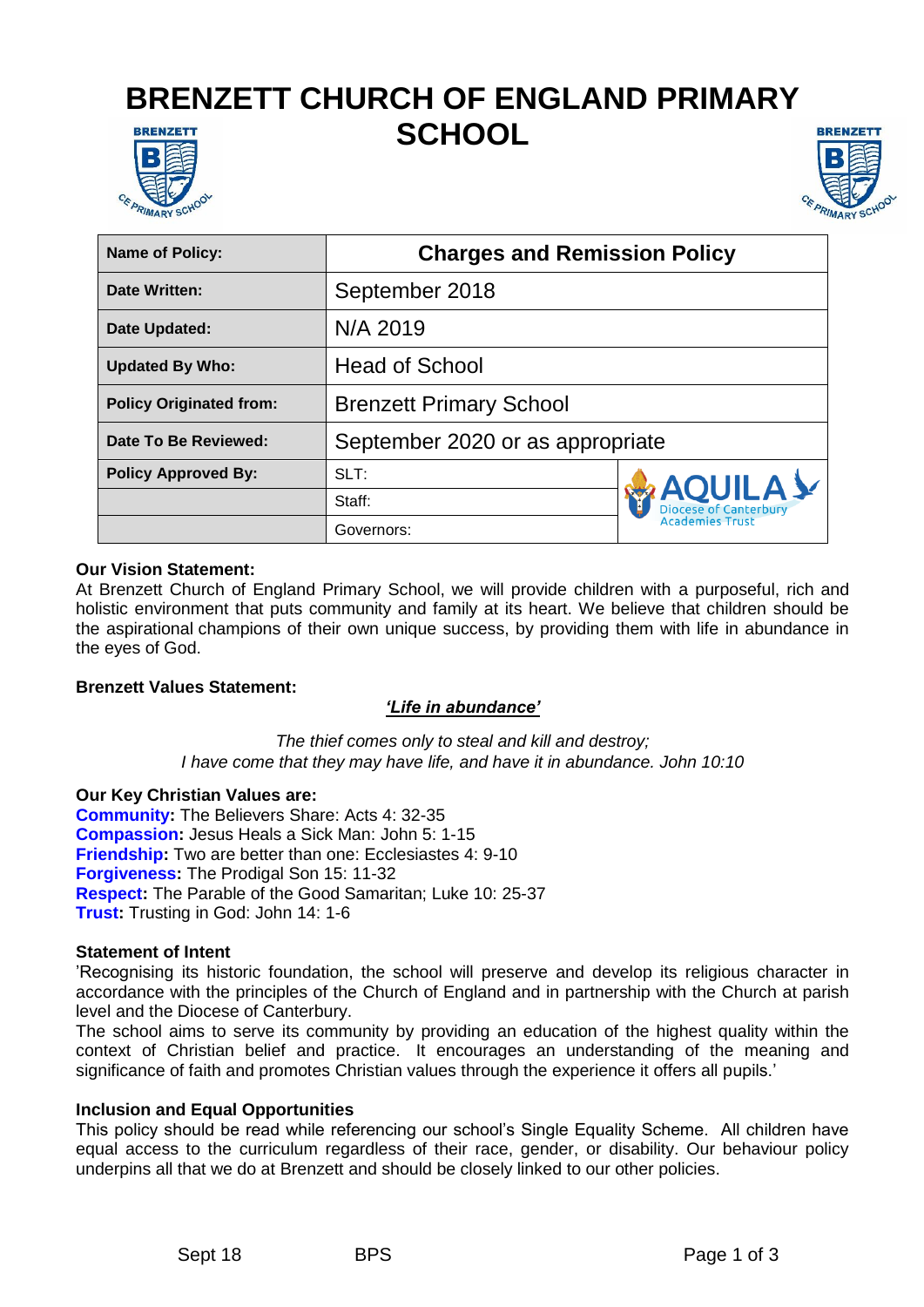The school day is defined as: 8.40am – 3:10pm

#### **Roles and responsibilities of Head teacher, other staff, Governors**

**Governors** have pledged that in all situations, the inclusion of all pupils will be carefully considered, together with the value of trips and activities to their life experiences and education.

The **Head teacher** will ensure that the following applies:

### *During the school day*

All activities that are a necessary part of the National Curriculum plus religious education will be provided free of charge. This includes any materials, equipment and transport to take pupils between the school and the activity.

#### *Education partly during the school day*

If a non-residential activity happens partly inside the school day and partly outside of it, there will be no charge if most of the time to be spent on the activity falls within the school day.

Conversely, if the bigger proportion of time spent falls outside of the normal school day, charges will be made where the activity is not part of the national curriculum. When such activities are arranged parents will be told how the charges were calculated.

#### *Residential visits*

Charges will be made on residential visits which are part of the national curriculum for board and lodging, except for pupils whose parents are in receipt of Income Support, Incomebased Jobseeker's Allowance, support under part VI of the Immigration and Asylum Act 1999, Child Tax Credit, provided the parent is not entitled to Working Tax Credit, the guaranteed element of State Pension Credit and an income related employment and support allowance that was introduced on 27 October 2008.

Other charges will be made to cover costs when the number of school sessions missed by the pupils total half or more of the number of half-days taken up by the activity and where the visit is not an essential part of the National Curriculum or part of an examination syllabus.

#### *Music Tuition*

Charges will be made for teaching an individual or group to play a musical instrument or to sing where the activity is not an essential part of the national curriculum or public examination syllabus.

### *Optional activities outside of the school day*

We will charge for optional, extra activities provided outside of the school day, for example, after school sports activities. Participation in any optional extra activity will be on the basis of parental choice and a parental agreement will be a pre-requisite for the provision of any optional extra activity.